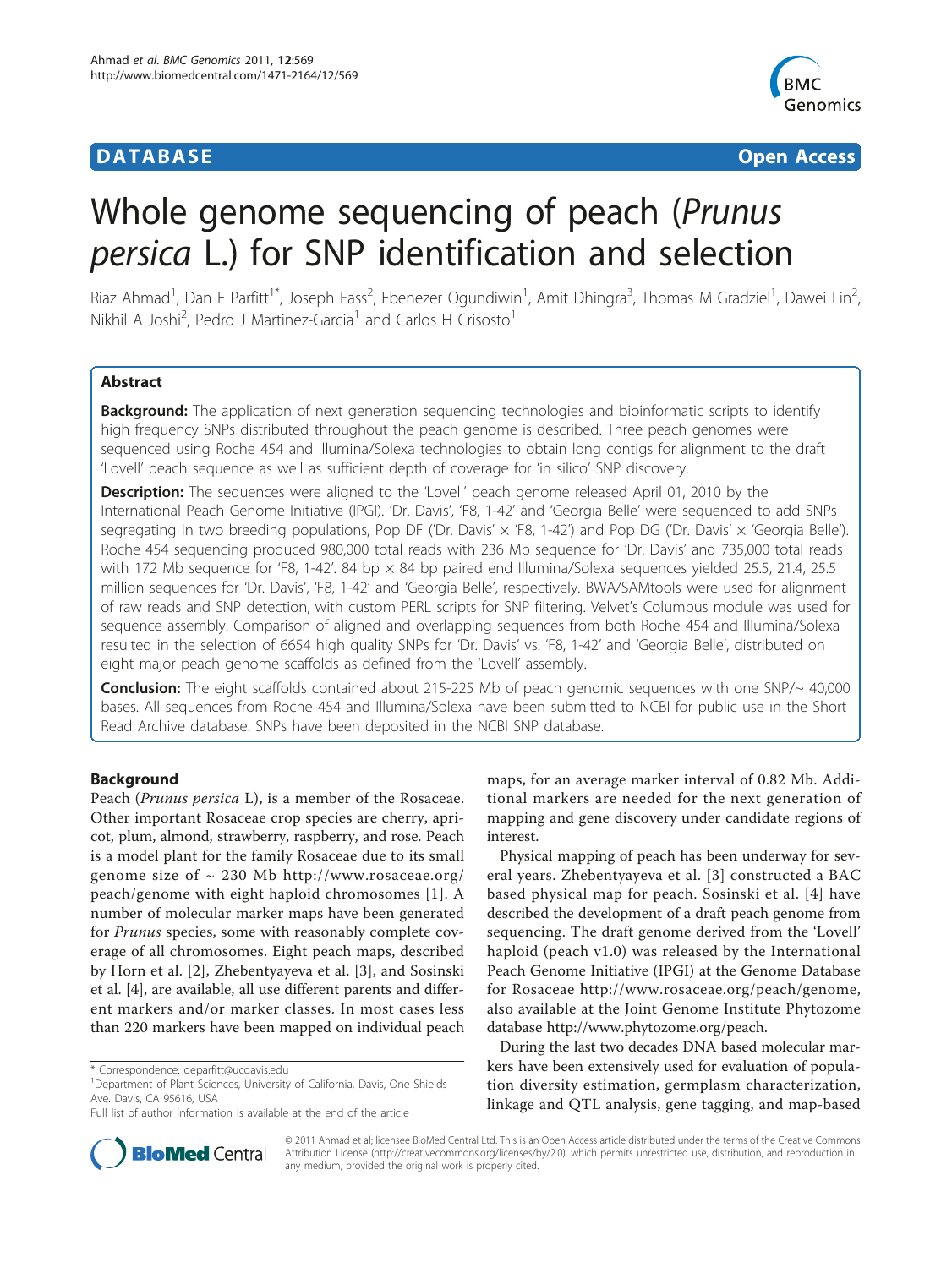cloning. The development of inexpensive high throughput technologies [[5\]](#page-6-0) for detection of Single Nucleotide Polymorphisms (SNPs) has resulted in the replacement of other DNA based marker systems as the genetic marker of choice. Large numbers of SNPs are available in most eukaryotic genomes and are found throughout the genome, providing more complete genome coverage than older marker types [[6\]](#page-6-0). Expressed Sequenced Tags (ESTs) were previously the main source for SNP discovery [[7](#page-6-0)], but this approach is limited to specific expressed regions of the genome conditioned by tissue type and environment. Next Generation Sequencing technologies like pyrosequencing from Roche 454/Life Sciences, sequencing by synthesis from Illumina/Solexa and sequencing by Oligonucleotide Ligation and Detection (SOLiD) from Life Technologies, Inc. have provided rapid and inexpensive methods to sequence whole genomes and transcriptomes of individual plants in small laboratories [[8](#page-6-0)]. This improved sequencing capacity can now be used to do genome-wide SNP discovery for non-model organisms [[9](#page-6-0)-[12](#page-6-0)].

Three parents, 'Dr. Davis' (DD), 'F8, 1-42' (F8), and 'Georgia Belle' (GB) were used to produce two breeding populations, Pop DF ('Dr. Davis'  $\times$  'F8, 1-42') and Pop DG ('Dr. Davis'  $\times$  'Georgia Belle'). The F8 parent contains an especially wide range of diversity since 'Nonpareil' almond, the old peach cultivar 'Reigels', and the dwarf peach '54P455' are part of its pedigree. It is non-melting with flesh firmness at maturity comparable to the standard canning clingstone peach cultivar, 'Dr. Davis'. Unlike standard canning clingstone peach cultivars, however, the endocarp detaches freely from the mesocarp (i.e. freestone) in F8. 'Dr. Davis' is a clingstone, non-melting, bland-flavored, non-mealy, slight-browning, yellow-flesh cultivar while 'Georgia Belle' is a freestone, melting, white-flesh cultivar with a sharp-flavor, mealy texture, and considerable flesh browning.

## Construction and content 454 sequencing

Nuclear DNA was isolated from 'Dr. Davis' and 'F8,1-42', with the method of Folta and Kaufman [\[13](#page-6-0)] to avoid organelle DNA contamination. A single run of 454 shotgun sequencing generates about 140 Mb of apple sequence (Dhingra, personal communication), and the genome size of peach is estimated at approximately 230 Mb. Two runs were conducted on each parental DNA sample for a total of four runs and approximately  $1 \times$ genome coverage for each parent using single end reads (paired end reads were not available when these runs were done). Because the coverage for these sequences was low and because the Illumina/Solexa technology became available at lower cost shortly after completion of the Roche 454 sequencing, we increased our genome coverage depth with additional Illumina/Solexa runs.

#### Illumina/Solexa sequencing

We added 'Georgia Belle' to the project as the lower cost high throughput Illumina/Solexa sequencing technology became available. The GB sequence data and aligned sequence was generated only via Illumina/Solexa sequencing without addition of 454 sequence. Five ug, each, of high quality DNA of DD, F8, and GB at a concentration > 100 ng/ul, (OD 260/280 close to 1.8) in a TE ([EDTA] = 0.1 mM were isolated with the DNeasy Plant Mini kit (Qiagen, CA 91355 Valencia). DNA was converted into small fragments with the Diagenode Bioruptor (Diagenode, Denville NJ, USA) for sequencing. We quantified the library DNA with the Agilent 2100 Bioanalyzer (Agilent, Foster city, USA) which provided ng DNA/ul values, an accurate molecular weight, and the calculated molarity for each peak, while displaying the presence/absence of other unwanted library components like adapter and primer dimers. Bioanalyzer quantification indicated that the libraries generated for the three parents had a good sequence read range. SYBR green fluorescence detection was used during amplification with the library PCR sequences as an additional quality check and indicated that the libraries were of a quality suitable for sequence analysis. (The amplification efficiency of an uncharacterized library is simultaneously compared with the amplification efficiency of a previously sequenced library.).

We used the high quality libraries described above to generate paired end sequences for DD, F8, and GB. The UC Davis DNA Technology Core Facility conducted the Illumina/Solexa flow cell sequencing by running 85 cycles on the Illumina Genome Analyzer II. Each flow cell has eight lanes, corresponding to eight libraries. These can be different libraries or replicates of the same library. We used one lane to sequence the phiX174 DNA control to verify that run quality scores were being met. Each library has a particular sequencing primer used in conjunction with that library type. We used the Goat module (Firecrest v.1.8.28 and Bustard v.1.8.28 programs) of the Solexa pipeline v.0.2.2.3 for image de-convolution and quality value calculation. Parameterization was autogenerated by the pipeline. Set up configuration was used as installed by Illumina's technical staff. Quality specifications were determined by using the behavior of commercially available library DNA of phi X174. We evaluated DNA quality with the metrics: percent of the clusters that pass quality filtering, number of sequences that align to the phiX174 reference genome, and the overall percent error rate for those aligning phiX174 sequences.

### Sequences

Two sequencing runs on DD and F8 using Roche 454 shotgun sequencing generated 0.408 Gb of sequence. The total number/length of sequences for DD and F8 were 980,000/236 Mb and 735,000/172 Mb, respectively.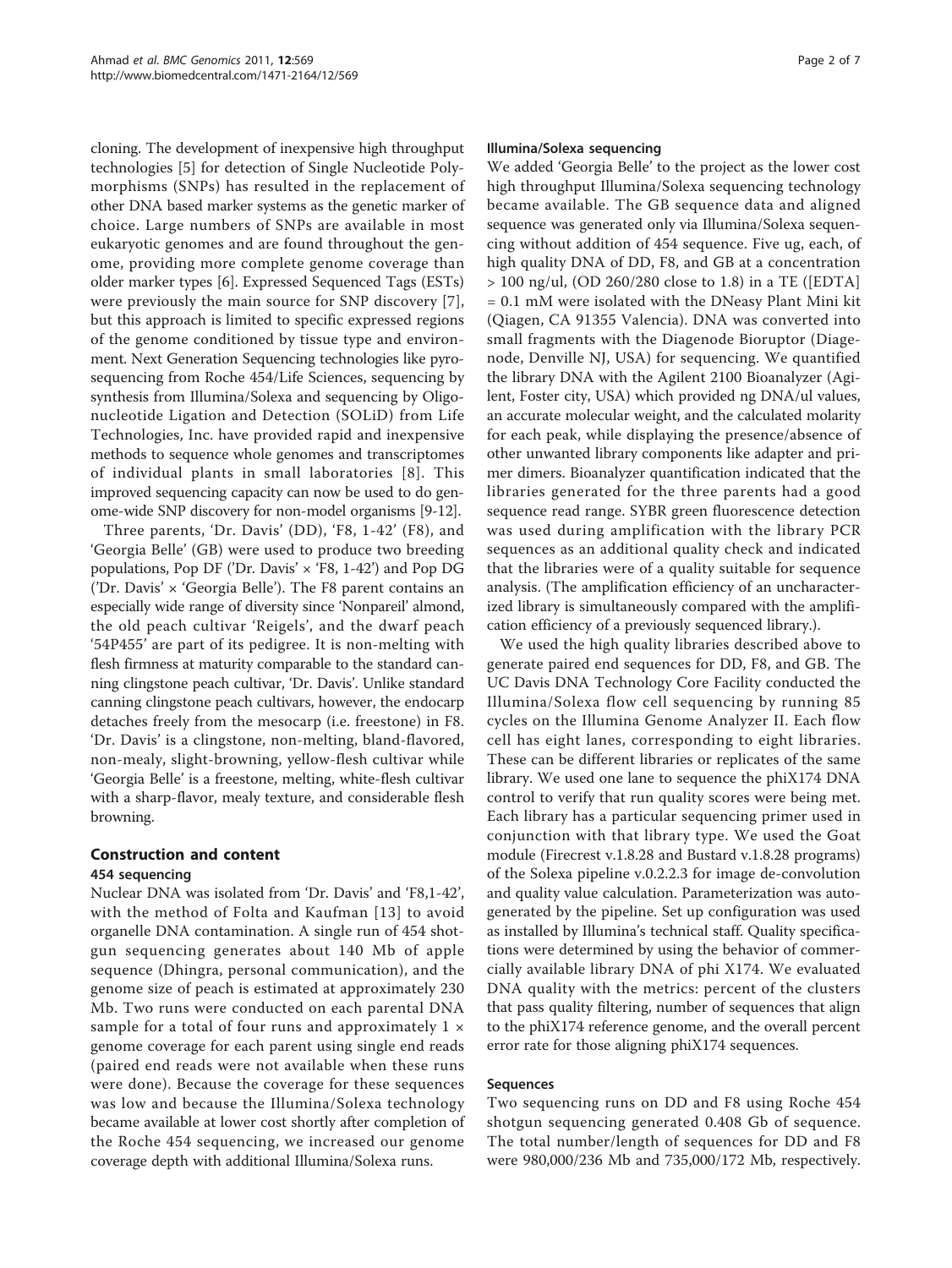This provided an estimated  $1.7 \times$  peach genome coverage for the combined data set, appx. 1.0× for DD and 0.7× for F8, assuming a peach genome size of 230 Mb. Sequences from both runs were assembled into approximately 185,000 contigs with an average length of 258 bp (N50) via 'de novo' assembly. More than 30,000 contigs were longer than 500 bases (Figure 1) Total GC content was 38.71% (164,473,355 Mb).

Illumina/Solexa sequencing of total DNA was conducted in an  $84 \times 84$  format that yielded pre-trimmed 25.5, 21.5 and 25.5 million read pairs for DD, F8, and GB, respectively. After post sequence trimming,  $\sim 4.0$  Gb,  $\sim 3.4$  Gb and  $\sim$  3.5 Gb of nuclear and organelle sequence data were retained for DD, F8, and GB, respectively. The average length of a set of sequences (N50) was appx. 260 bp. Approximately 3.3 Gb, 2.6 Gb, 2.8 Gb of DD, F8, and GB sequence, respectively, mapped to the 'Lovell' draft genome, while 20% of the sequence did not align to 'Lovell'. After aligning the sequences to the draft 'Lovell' genome which contains only nuclear DNA, coverage depth for DD,



F8, and GB were calculated to be 15.64×, 12.56×, and 13.29×, respectively, for a total coverage of 41.5× of the nuclear genome. Roche 454 and Illumina/Solexa combined pileup gave 215.2 million aligned positions (94.7%) for DD, 209.0 million positions (92.0%) for F8 and 213.0 million positions (93.7%) for GB. We detected approximately 165,000 SNPs after the Roche 454 and Illumina/ Solexa sequences were combined, assembled, and aligned to 'Lovell'.

### Bioinformatic analysis

Off Line base calling was used in this analysis, (vs. standard base calling) when the run was being conducted. Following analysis of each run, the Illumina pipeline output was input into the Solexa LIMS (SLIMS) created by the UC Davis Bioinformatics Core at the Genome Center so that all the images, sequence files and experiment summaries could be examined. Custom Perl scripts (trim. pl, [http://wiki.bioinformatics.ucdavis.edu/index.php/](http://wiki.bioinformatics.ucdavis.edu/index.php/Trim.pl) [Trim.pl;](http://wiki.bioinformatics.ucdavis.edu/index.php/Trim.pl) IIIQ2SanQ.pl, [http://wiki.bioinformatics.ucdavis.](http://wiki.bioinformatics.ucdavis.edu/index.php/IllQ2SanQ.pl) [edu/index.php/IllQ2SanQ.pl](http://wiki.bioinformatics.ucdavis.edu/index.php/IllQ2SanQ.pl)) were used to prepare the combined Illumina/Solexa and Roche 454 sequences for alignment (format conversion, quality trimming, etc.), followed by alignment using the Burrows-Wheeler Aligner (BWA) tool [[14](#page-6-0),[15\]](#page-6-0)[http://bio-bwa.sourceforge.](http://bio-bwa.sourceforge.net) [net](http://bio-bwa.sourceforge.net) against the 'Lovell' genome (JGI's phytozome.net database). Reads were aligned to the 'Lovell' genome using BWA's long read aligner (for 454 reads) and short read aligner (for Illumina reads), at default settings. BWA finds the best positions of reads aligned to a reference sequence, and is thus distinct from an assembler, which can find overlaps between shorter sequences and use the results to generate longer contiguous sequence from which those 'de novo' short sequences might have come [[14,15\]](#page-6-0).

Alignments in SAM format, of the reads from the three parents, were processed using SAMtools [[16\]](#page-6-0)[http://sam](http://samtools.sourceforge.net/index.shtml)[tools.sourceforge.net/index.shtml](http://samtools.sourceforge.net/index.shtml) to filter and report high quality SNP positions. SNP detection was performed using SAMtools' 'pileup' command at default settings appropriate for diploid organisms. SNP filtering was performed in two steps, first using SAMtools' 'varFilter' command specifying fairly permissive minimum quality cutoffs, coverage depth min/max cutoffs of 4 and 100, as well as options to disqualify SNPs that are too close to each other (as required by Illumina's GoldenGate Assay). The model used by SAMtools to call SNP positions can take heterozygosity (or ploidy in general) into account. This model is described in a paper on a previous tool from which SAMtools (and BWA) inherited code: MAQ [[17](#page-6-0)]. A custom Perl script (Additional File [1\)](#page-5-0) was developed to select positions where only one parent was polymorphic so that progenies would be heterozygous in a 1:1 ratio. Consensus sequences for the SNP positions and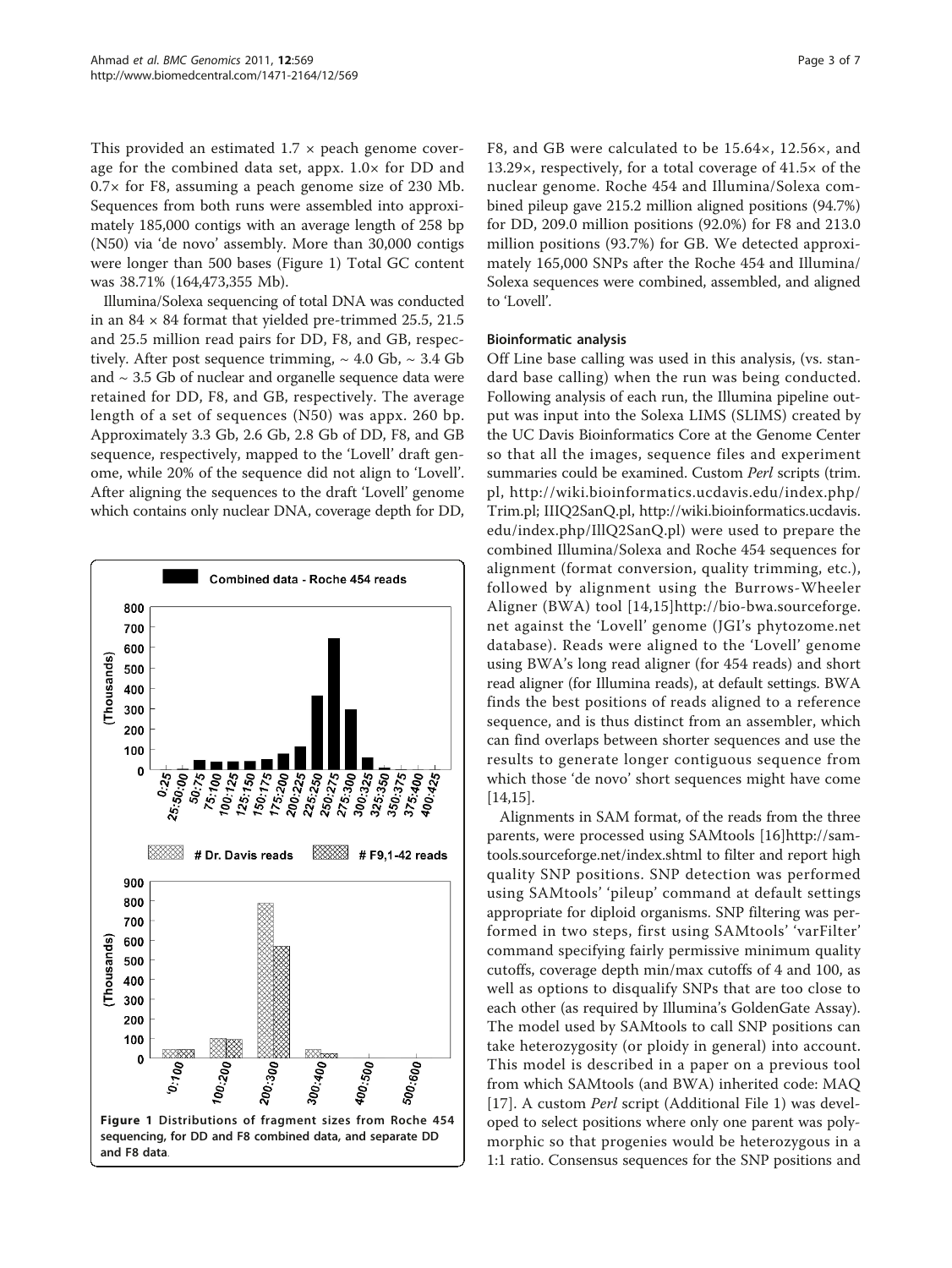60 bp on either side (121 bp total) were generated using a custom Perl script (SNPseqRetrieve.pl, [http://wiki.bioin](http://wiki.bioinformatics.ucdavis.edu/index.php/SNPseqRetrieve.pl)[formatics.ucdavis.edu/index.php/SNPseqRetrieve.pl\)](http://wiki.bioinformatics.ucdavis.edu/index.php/SNPseqRetrieve.pl), followed by BWA alignment to align these candidate SNP sequences to the 'Lovell' sequence [ftp://ftp.jgi-psf.org/](ftp://ftp.jgi-psf.org/pub/JGI_data/phytozome/v7.0/Ppersica/) [pub/JGI\\_data/phytozome/v7.0/Ppersica/.](ftp://ftp.jgi-psf.org/pub/JGI_data/phytozome/v7.0/Ppersica/) Sequences that had any local alignment to repetitive sequence were discarded. Finally, remaining candidate SNP sequences were submitted to Illumina's Array Design Tool, which scores sequences for primer design criteria.

The 'Velvet' routine was used for reference-assisted assembly [[18,19\]](#page-6-0). A recent version of 'Velvet', which includes a novel program module 'Columbus,' [http://www.](http://www.ebi.ac.uk/~zerbino/velvet/) [ebi.ac.uk/~zerbino/velvet/](http://www.ebi.ac.uk/~zerbino/velvet/) was used to improve the 'de novo' assembly by utilizing alignments (via BWA) of the reads against the 'Lovell' genome. Align-able reads produce a simplified De Bruijn graph structure because sequence overlaps are initially restricted to the aligned region. However, reads that are dissimilar from 'Lovell' can also co-assemble, or assemble 'de novo', with the aligned reads. This simplifies the overall assembly, by reducing the complexity of the problem with information derived from the alignment. This approach provided a good total assembly, but the resulting sequences remained fragmented. The fragmented contigs were anchored to the 'Lovell' genome, to develop scaffolds based on the 'Lovell' assembly, by using the MAUVE aligner [\[20](#page-6-0)][http://asap.](http://asap.ahabs.wisc.edu/mauve/) [ahabs.wisc.edu/mauve/](http://asap.ahabs.wisc.edu/mauve/) and custom PERL scripts. In addition to the contigs anchored to the 'Lovell' scaffolds, we obtained a set of contigs that could not be aligned to 'Lovell' due to lack of homology. After creating a SAMformat alignment of the parent sequences referenced to 'Lovell', SNP positions and indels were located with SAMtools. SAMtools incorporates the MAQ model for new consensus calling. A custom platform was developed in GBrowse for deposition of SNP, indel, and sequence data.

### SNP selection

The ~165,000 SNPs were passed through a series of bioinformatics filters. The first filter selected SNPs so that candidates have no neighboring gaps or SNPs within 60 bp on either side of the target SNP. The second filter selected SNPs for which only one parent is polymorphic (permitting 1:1 segregation in the progeny), with SNP quality  $Q > 100$  (phred-like score). The third filter selected SNPs which are present in 10 or more reads and resulted in the retention of ~9000 SNPs. The fourth filter removed SNPs in repeat-regions using Repeat Masker. After running Repeat Masker, 6654 SNPs were retained. The selected 6654 SNPs all have SNP qualities of at least 100 (1 in 1000 chance of an erroneous SNP call). The highest quality SNPs, Q > 200, were distributed evenly across the major scaffolds (Table [1\)](#page-4-0) as defined by the 'Lovell' genome while scaffolds 7 and 8 had a higher concentration of SNPs of  $Q > 100$  than the other scaffolds. The 8 major scaffolds contained  $\sim$ 225 million nucleotide bases of peach genome with approximately one SNP/40,000 nucleotides (Std. Dev. 22,441 nucleotides, CV = 55%).

### Data Release

Scripts developed for this project are available to researchers at [http://wiki.bioinformatics.ucdavis.edu/index.php/](http://wiki.bioinformatics.ucdavis.edu/index.php/Trim.pl) [Trim.pl](http://wiki.bioinformatics.ucdavis.edu/index.php/Trim.pl) and [http://wiki.bioinformatics.ucdavis.edu/index.](http://wiki.bioinformatics.ucdavis.edu/index.php/IllQ2SanQ.pl) [php/IllQ2SanQ.pl.](http://wiki.bioinformatics.ucdavis.edu/index.php/IllQ2SanQ.pl) All sequences from Roche 454 and Illumina/Solexa have been submitted to NCBI for public use in the Short Read Archive database as 'objects' (search string "UC Davis peach"). SRA accession numbers are SRP003772 ('Dr. Davis'), SRP003847 ('F8, 1-42'), and SRP003848 ('Georgia Belle') in [http://www.ncbi.nlm.nih.](http://www.ncbi.nlm.nih.gov/sra?term=Sequence Read Archive) [gov/sra?term=Sequence Read Archive](http://www.ncbi.nlm.nih.gov/sra?term=Sequence Read Archive). All SNPs have been deposited in the NCBI SNP database (dbSNP) at [http://](http://www.ncbi.nlm.nih.gov/SNP/snp_viewTable.cgi?handle=UCDAVISBIOINFO) [www.ncbi.nlm.nih.gov/SNP/snp\\_viewTable.cgi?](http://www.ncbi.nlm.nih.gov/SNP/snp_viewTable.cgi?handle=UCDAVISBIOINFO) [handle=UCDAVISBIOINFO](http://www.ncbi.nlm.nih.gov/SNP/snp_viewTable.cgi?handle=UCDAVISBIOINFO).

The SNPs are in the range [NCBI-dbSNP:275372743 to NCBI-dbSNP:275395485].

## **Utility**

The SNP data sets described in this submission were designed to be used as a resource for future map development and QTL analysis of quality genes in progeny from crosses developed by the University of California, Davis peach and almond breeding programs. One of our objectives was to locate a SNP approximately every 40,000 bases on the physical peach map to assist with the characterization of functional genes after mapping and QTL analysis. Many of the SNPs may be useful in other peach improvement programs with similar objectives and are provided as a community resource without restriction.

80% of the Illumina/Solexa raw reads from the present analysis were useable. Inclusion of the Roche 454 sequence greatly improved our alignment to the 'Lovell' sequence because Roche 454 sequences aligned to genome areas that Illumina/Solexa sequences did not uniquely or usefully align to. 93.4% of the combined pileup of Roche 454 and Illumina/Solexa reads aligned to the reference genome. For comparison, Harismendy et al. [[21\]](#page-6-0) found that on average, 55% of the Illumina Genome Analyzer reads passed quality filters, of which approximately 77% aligned to the reference sequence. For ABI SOLiD, approximately 35% of the reads passed quality filters, and subsequently 96% of the filtered reads aligned to the reference sequence. Thus, only 43% and 34% of their Illumina Genome Analyzer and ABI SOLiD raw reads, respectively, were useable. Removal of repeat regions before SNP selection was an important step in the current analysis, because according to Harismendy et al. [[21](#page-6-0)] more than 72% of false positive and negative calls were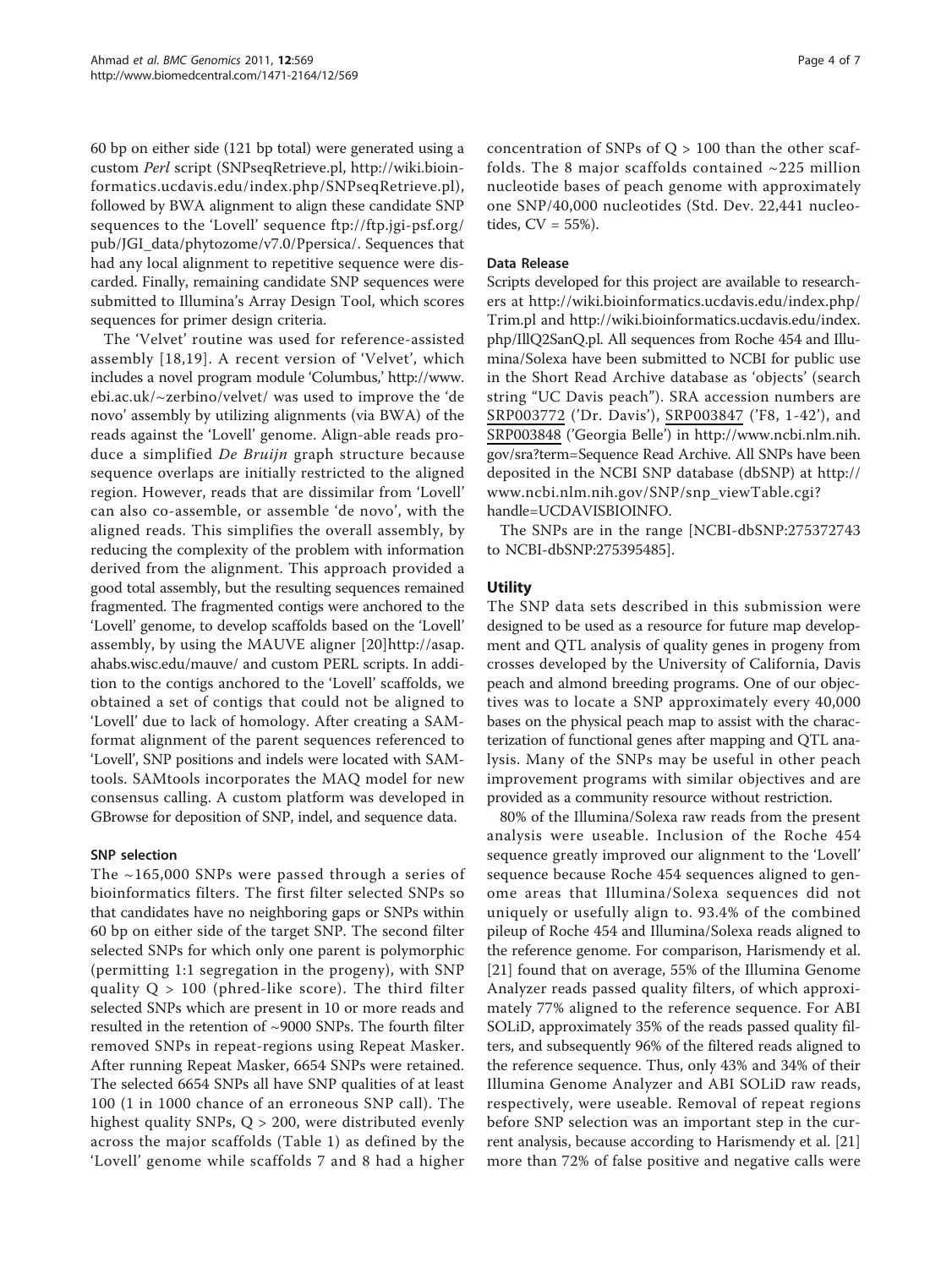| Scaffold ID | #SNPs w/quality > 100 | #SNPs w/quality > 200 | Scaffold length (nt) | Scaffold length $(nt)/SNP > 100$ | Scaffold length $(nt)/SNP > 200$ |
|-------------|-----------------------|-----------------------|----------------------|----------------------------------|----------------------------------|
| scaffold 1  | 1267                  | 716                   | 46,877,626           | 36,999                           | 65,472                           |
| scaffold 2  | 1205                  | 412                   | 26,807,724           | 22,247                           | 65,067                           |
| scaffold 3  | 499                   | 241                   | 22,025,550           | 44,140                           | 91,392                           |
| scaffold 4  | 412                   | 227                   | 30,528,727           | 74,099                           | 134,488                          |
| scaffold 5  | 698                   | 357                   | 18,502,877           | 26,508                           | 51,829                           |
| scaffold 6  | 392                   | 217                   | 28,902,582           | 73,731                           | 133,192                          |
| scaffold 7  | 862                   | 414                   | 22,790,193           | 26,39                            | 55,049                           |
| scaffold 8  | 1266                  | 459                   | 21,829,753           | 17,43                            | 47,559                           |
| scaffold 9  | 9                     | $\overline{4}$        | 2,126,789            | 236,310                          | 531,697                          |
| scaffold 10 | $\circ$               | $\mathbf{0}$          | 851,981              | na                               | na                               |
| scaffold 11 |                       | 8                     | 736,058              | 736,058                          | 92,007                           |
| scaffold 12 | 27                    | 8                     | 675,284              | 25,011                           | 84,411                           |
| scaffold 13 | $\circ$               | $\mathbf{0}$          | 670,721              | na                               | na                               |
| scaffold 14 |                       | $\Omega$              | 575,512              | 575,512                          | na                               |
| scaffold 15 | 14                    | 8                     | 516,056              | 3861                             | 64,507                           |
| scaffold 16 |                       |                       | 390,024              | 390,024                          | 390,024                          |
| scaffold 17 | $\circ$               | $\mathbf{0}$          | 370,749              | na                               | na                               |
| scaffold 18 | $\circ$               | $\Omega$              | 333,953              | na                               | na                               |
| scaffold 22 | $\circ$               | $\mathbf{0}$          | 167,479              | na                               | na                               |
| scaffold 23 | $\circ$               | $\mathbf{0}$          | 69,963               | na                               | na                               |
| Total       | 6654                  | 3065                  | 225,749,601          | ave. $= 40,176$                  | ave. $= 80,506$                  |

<span id="page-4-0"></span>Table 1 Peach genome scaffold information with the number of SNP's detected on each scaffold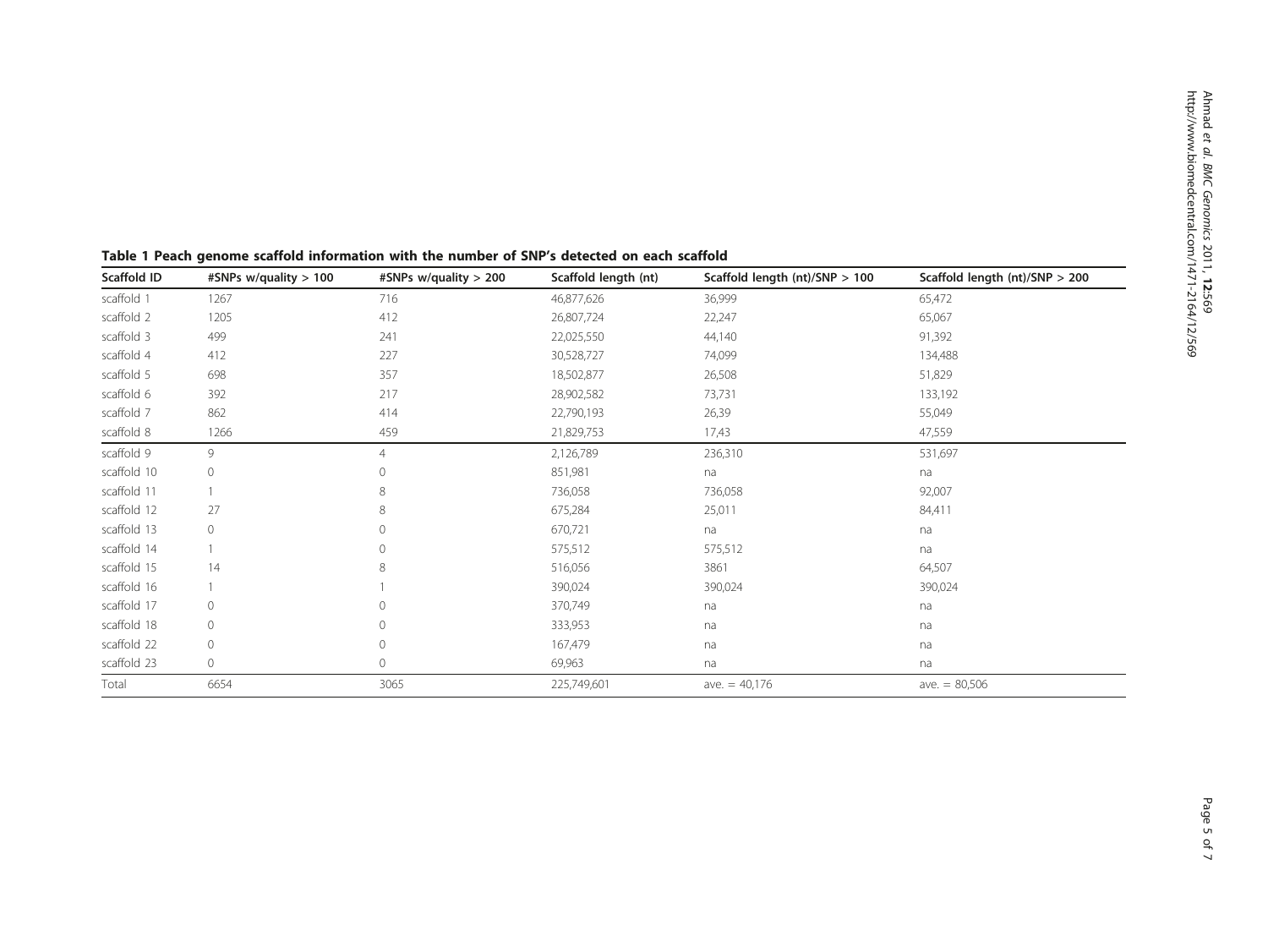<span id="page-5-0"></span>associated with repetitive elements, homopolymers  $\geq 6$ bases long, or the presence of an indel within 30 bp of the target SNP. Brockman et al. [\[22\]](#page-6-0) suggested that more than 30× coverage should be used for finding SNPs in repetitive or highly polymorphic regions. Dohm et al. [[23\]](#page-6-0) reported that using a combination of single and paired end reads is a good approach for many assembly projects, while Bentley et al. [[24](#page-6-0)] suggested that longer single reads are better for SNP discovery. Sequences from regions of highly repeated DNA are of poor quality and the paired end strategy helped to resolve differences among repeat regions and lowered the sequence error rate. Sufficient 60 bp flanking sequence on either side of the SNPs was obtained from paired end reads to effectively design high quality primers for SNP identification. The amount of homopolymer miscounting errors (i.e, "TTTTTTT" from the Roche 454 reads in the actual sequence as 5 or 7 T's instead of 6) and degraded sequence quality at the 3' end of Illumina/Solexa sequences was substantially reduced by trimming the ends and by the paired end sequencing strategy. The homopolymer problem was dealt with by filtering out SNPs that appeared near gaps in the alignment, since homopolymer errors often cause these gaps (and artificial SNPs) when the gaps incorrectly offset neighboring sequence.

The 6654 SNPs from this study were validated by selecting a subset of 1536 SNPs, spaced at reasonably even intervals along the aligned genomes, and mapping them to Pop DF and Pop DG. 1211 SNPs were mapped in both populations. 304, 385, and 549 unique map positions (either one or more SNPs located at those positions) were obtained for Pop DF, Pop DG, and the consensus map, respectively, and are reported in a separate manuscript.

### **Discussion**

The total base output from each lane of the Illumina/ Solexa sequencing protocol depends on the number of cycles used during the run, and whether or not the reads are paired end reads. For example, a 40 cycle single read run with 24 million good reads will give 960 Mb bases/ lane, while an 85 cycle run of paired end reads will provide nearly 4 Gb. These results are better than those of Harismendy et al. [[21,13](#page-6-0)], where they obtained an average of 49,000 reads per sample for the Roche 454 platform with an average length of 245 bp while their Illumina Genome Analyzer runs generated an average of 5.9 million reads, each 36 bases in length per sample, and ABI SOLiD resulted in approximately 19.7 million reads, each 35 bases in length per sample. This improvement reflects the extremely rapid development of next generation sequencers.

Combining the Roche 454 long reads of  $\sim$  250 bp and  $\sim$  84 bp read length from the Illumina/Solexa method improved sequence alignments. Early reads from Illumina/Solexa rarely exceeded 36 bp, but at the time that this project was conducted read lengths of greater than 84 bp were being generated. (More than 80% of the reads from Illumina/Solexa in the present study were  $\sim$ 84 bp in length.) The consensus view from many of the large sequencing centers (C. Nicolet, personal communication), suggests 85 bp runs are the best compromise between longest read length and lowest error. Sequences of this size are suitable for SNP discovery applications, for transcriptome analysis, and for bacterial genome analyses [[22](#page-6-0)]. The alignment algorithms released by Illumina as part of their pipeline are becoming increasingly sophisticated and have more functionality for identification of indels, splice junctions, tag counts, etc than did earlier versions. Sequences can be assembled 'de novo' or aligned against a completed reference sequence. The latter approach is more efficient.

## Conclusions

The pyro-sequencing technologies of Roche 454 and Illumina/Solexa were used to generate deep coverage genome sequence (43.2× combined Roche and Illumina/ Solexa) from the three peach genomes at a reasonable cost. Customized Perl scripts were developed to analyze the sequence information, with the recently released Velvet software including the Columbus module for sequence assembly, to select an initial set of  $~6,000$  candidate SNPs from those sequences in a cost effective manner.

The peach sequence data was used to identify SNPs for subsequent mapping and use in breeding strategies. New Perl scripts were developed to evaluate and refine SNP populations and to identify useable SNPs for subsequent mapping. The 11.3 Gb of submitted peach sequence data sets and the 6654 SNP data set are a resource that can be used by the peach breeding community to mark genes of interest in different breeding programs. However, some of these SNPs may not be present for all combinations of peach parents. Additional SNP discovery using the technologies described in this paper will be needed to develop SNP panels optimized for specific parents and cross combinations. The 6654 SNPs discovered in the present study and their distribution on all scaffolds with ~1 SNP/40,000 nucleotide bases will cover the peach genome sufficiently to permit tight SNP linkage to functional genes for breeding and/or functional gene characterization as well as marking QTLs for breeding.

## Additional material

[Additional file 1: S](http://www.biomedcentral.com/content/supplementary/1471-2164-12-569-S1.DOCX)cript for SNP selection from polymorphic parents. Custom script for selecting SNPs from polymorphic parents in crosses used to identify SNPs that will produce 1:1 segregations in mapping populations.